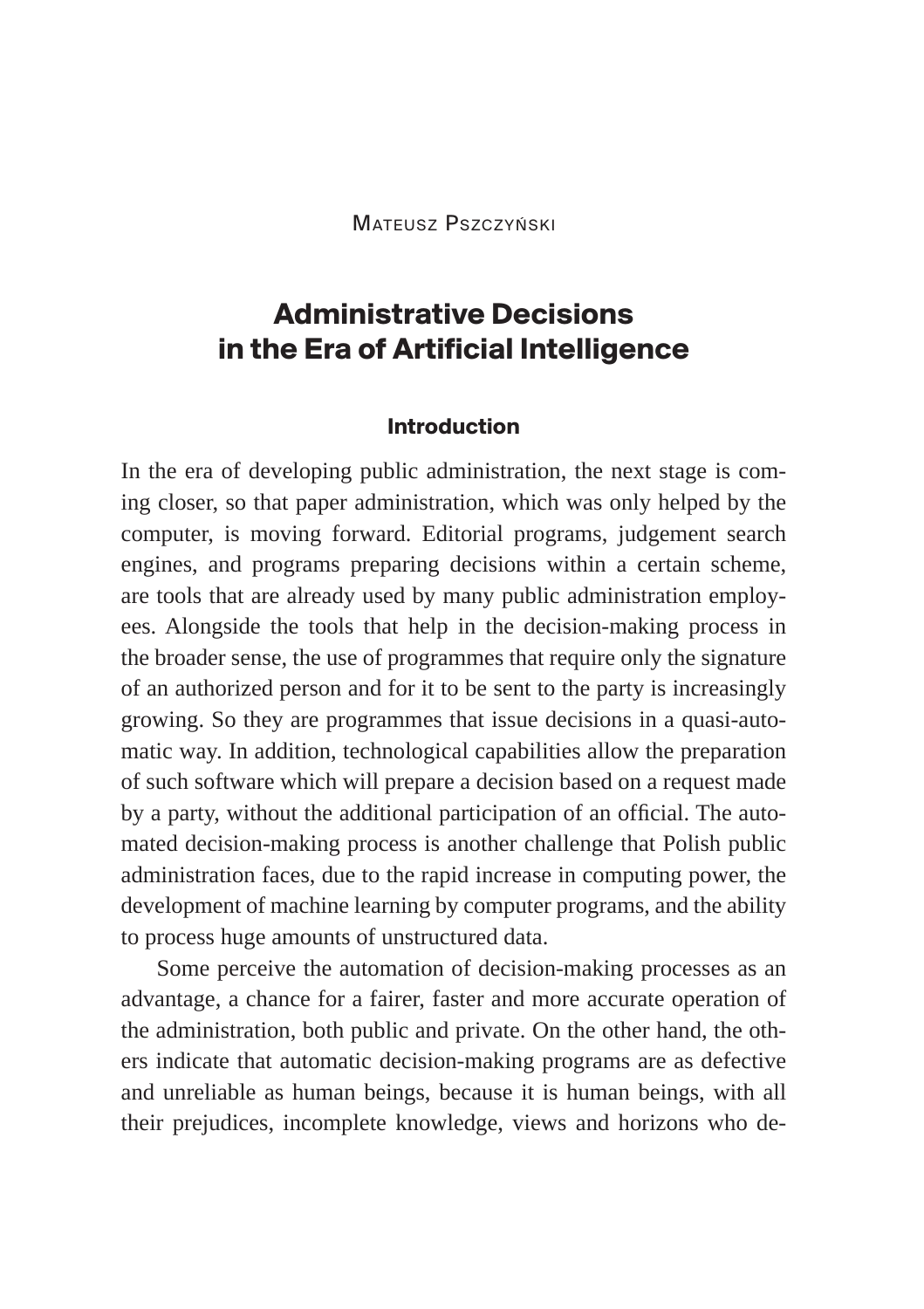sign these solutions. The question arises of what factors/conditions, from a legal point of view, are crucial for automatic decision-making to be implemented in administrative proceedings? Moreover, it is interesting what values of administrative law in the broad sense should be taken into account in the process of designing algorithms that serve the citizen in contacts with public administration. Investigation in order to provide answers would have to be very broad if a comprehensive and holistic solution to the problem is to be found, but in this article the study will be narrowed down. The research for the above questions will be reduced to an analysis of the provisions on administrative procedure in the broader sense, and a review of the doctrine's perspectives in this area, supplemented by the views of other fields of science.

## **The Traditional Model of Administrative Proceedings**

Public administration, in exercising its competences, operates under strictly legal forms in which it is particularly important to issue administrative acts. This activity is the result of administrative proceedings, which are considered to be a sequence of procedural activities undertaken by public administration bodies, in the functional meaning, in order to resolve an individual case in the form of an administrative decision, as defined by the law.<sup>1</sup> The doctrinal definition of administrative proceedings correlates with the subject matter of the Code, which was defined in Article 1 of the Polish Code of Administrative Procedure and includes, *inter alia,* proceedings before public administration bodies in individual cases, which are within the competence of those bodies and are either resolved by administrative decisions or by a silent settlement. With the exception of certain autonomous exceptions, the administrative procedure carried out by a public administration body shall be governed by strict rules, which

<sup>1</sup> B. Adamiak, *Zagadnienia ogólne procesowego prawa administracyjnego*, in: *System Prawa Administracyjnego*, vol. IX: *Prawo procesowe administracyjne*, Warszawa 2010, p. 6.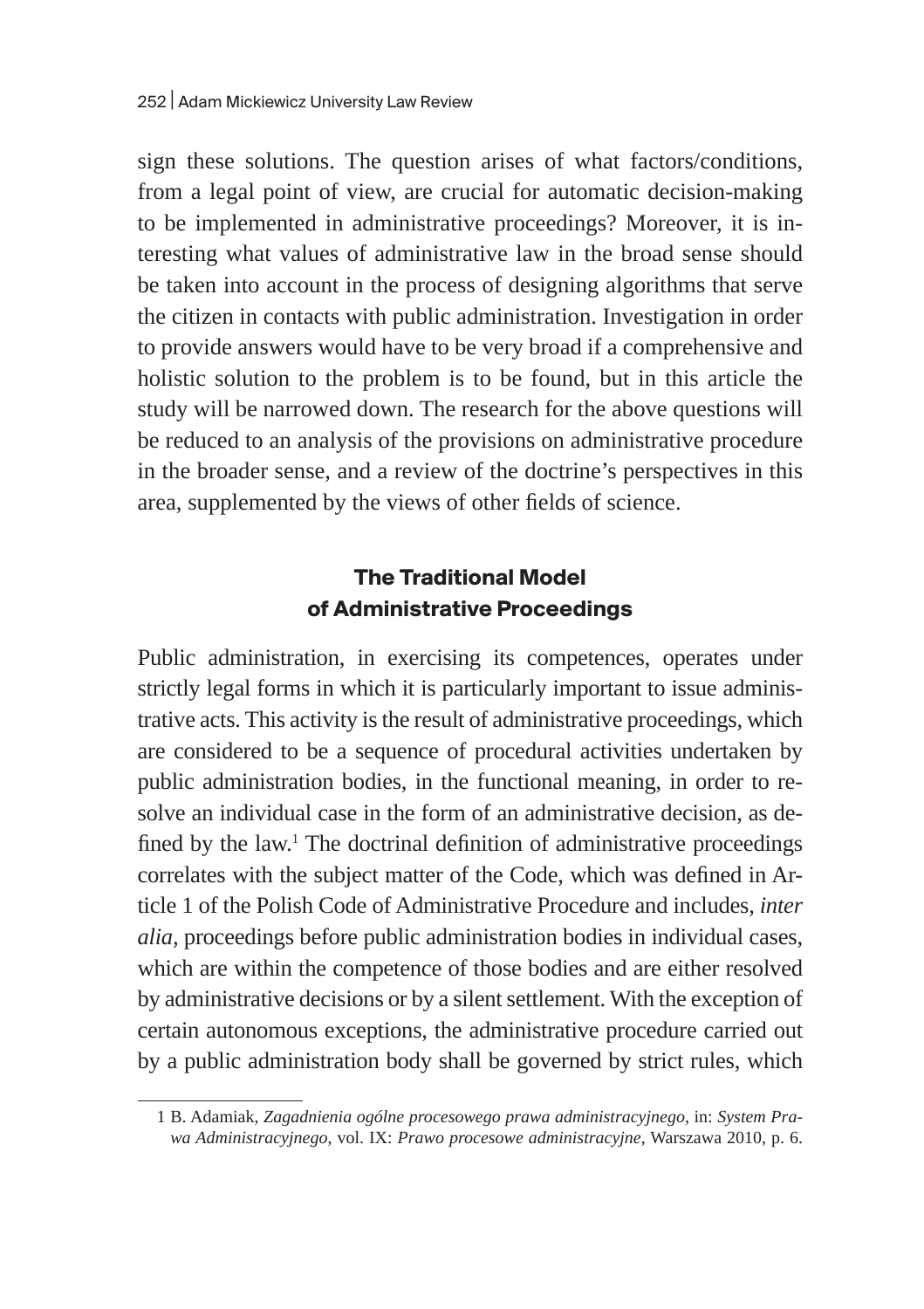derive mainly from the Polish Code of Administrative Procedure.<sup>2</sup> In some situations, the legislator has decided that, due to the specific subject matter of the regulation, it is necessary to introduce different, complementary rules of conduct in cases which result in an administrative decision. Examples include proceedings in construction, social assistance and tax matters, which nevertheless make greater or lesser reference to the provisions of the Polish Code of Administrative Procedure.

The procedure regulated by Polish law specifies the actions that may be taken by a public administration body in order to exercise its competence under the Polish substantive law and, which is important from the individual's point of view, to protect them against excessive interference by the public administration. It should be borne in mind that the administrative procedure is aimed at implementing the norms of substantive administrative law and is closely related to them.<sup>3</sup> The addressees of the provisions are, on the one hand, public administration bodies, or entities which carry out administrative authority but are not necessarily part of the public administration structure, and on the other hand, there are entities interested in a specific decision due to their right or obligation. Moreover, other entities may participate in the proceedings, such as an expert or a witness, but their role is incidental and temporary. Thus, we have clearly defined subjects of administrative proceedings.

If a public authority is to act in the context of an administrative procedure, it must determine whether three basic premises are met, which are:

- 1) an entity which is an addressee of a substantive law norm, called an administered entity;
- 2) the competence, defined by law, of an entity performing the function of a public administration body, which is an administrative entity;

<sup>2</sup> The Code of Administrative Procedure, Journal of Laws of 2020, item. 256, further: Code of AP.

<sup>3</sup> R. Hauser, *Rola przepisów procesowych w realizacji norm materialnego prawa administracyjnego*, in: *Rola materialnego prawa administracyjnego a ochrona praw jednostki*, in ed. Z. Leoński, Poznań 1998, pp. 23–24.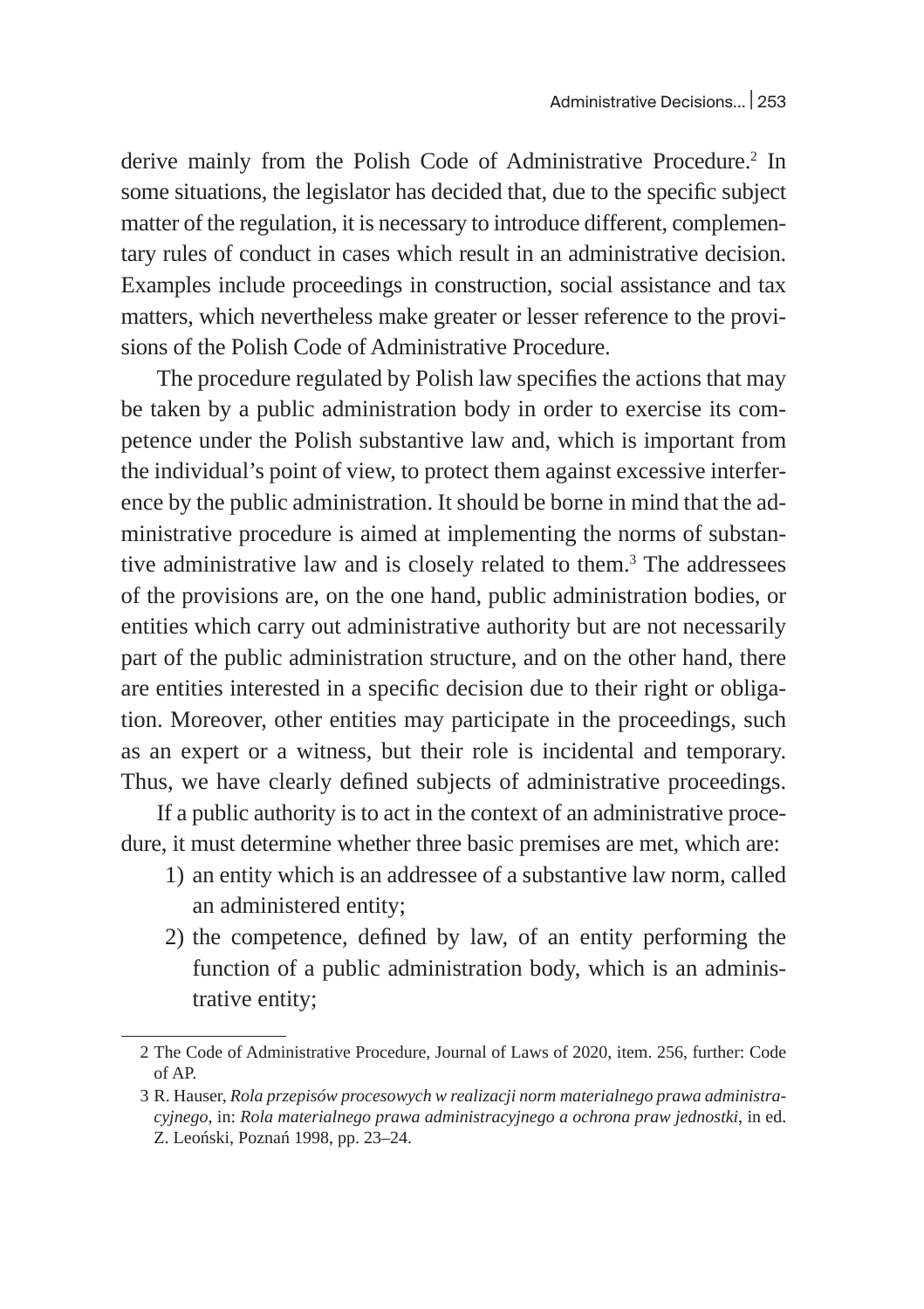3) the possibility of settling the matter by means of an administrative decision or by silent settlement.

Preliminary verification of the requirements being met permits further actions to be taken, starting from the formal initiation of proceedings and ending with a legal decision.

The legal and factual acts undertaken by an authority shall constitute administrative proceedings of jurisdiction.<sup>4</sup> In the simplified model, the general administrative proceedings can be described as a general administrative procedure with two modes – general proceedings and extraordinary proceedings.<sup>5</sup> Within general proceedings, we distinguish proceedings before the body of first instance and, if an appeal against the decision is lodged, proceedings before the body of the second instance. On the other hand, the subject of extraordinary proceedings is the verification of the decision issued by the body of first or second instance.

There are three stages in general and extraordinary administrative proceedings: an initial stage, an explanatory stage, and a settlement stage. Material, technical and process activities are undertaken at all stages. Technical activities are understood to include, among other things, the physical acceptance of an application or other paperbased letter, acknowledgement of receipt or submission of the letter, the sending of the letter or, for example, visual inspection or measurement during a direct examination carried out using the senses. Procedural actions may concern the assessment of the application submitted in formal terms, e.g. with regard to the origin of the party or other entitled entity, the timeliness of the submission of the letter or statement for the minutes, or the payment of a fee, if provided for by law. These side actions, as a whole, are aimed at creating an administrative act. Important steps include establishing the facts, which often take the form of official

<sup>4</sup> J. Zimmermann, *Polska jurysdykcja administracyjna*, Warszawa 1996, p. 6.

<sup>5</sup> B. Adamiak, *Koncepcja nadzwyczajnych trybów postępowania administracyjnego*, "Acta Universitatis Wratislaviensis" 1985, no. 648, Prawo CXII, p. 91 and further.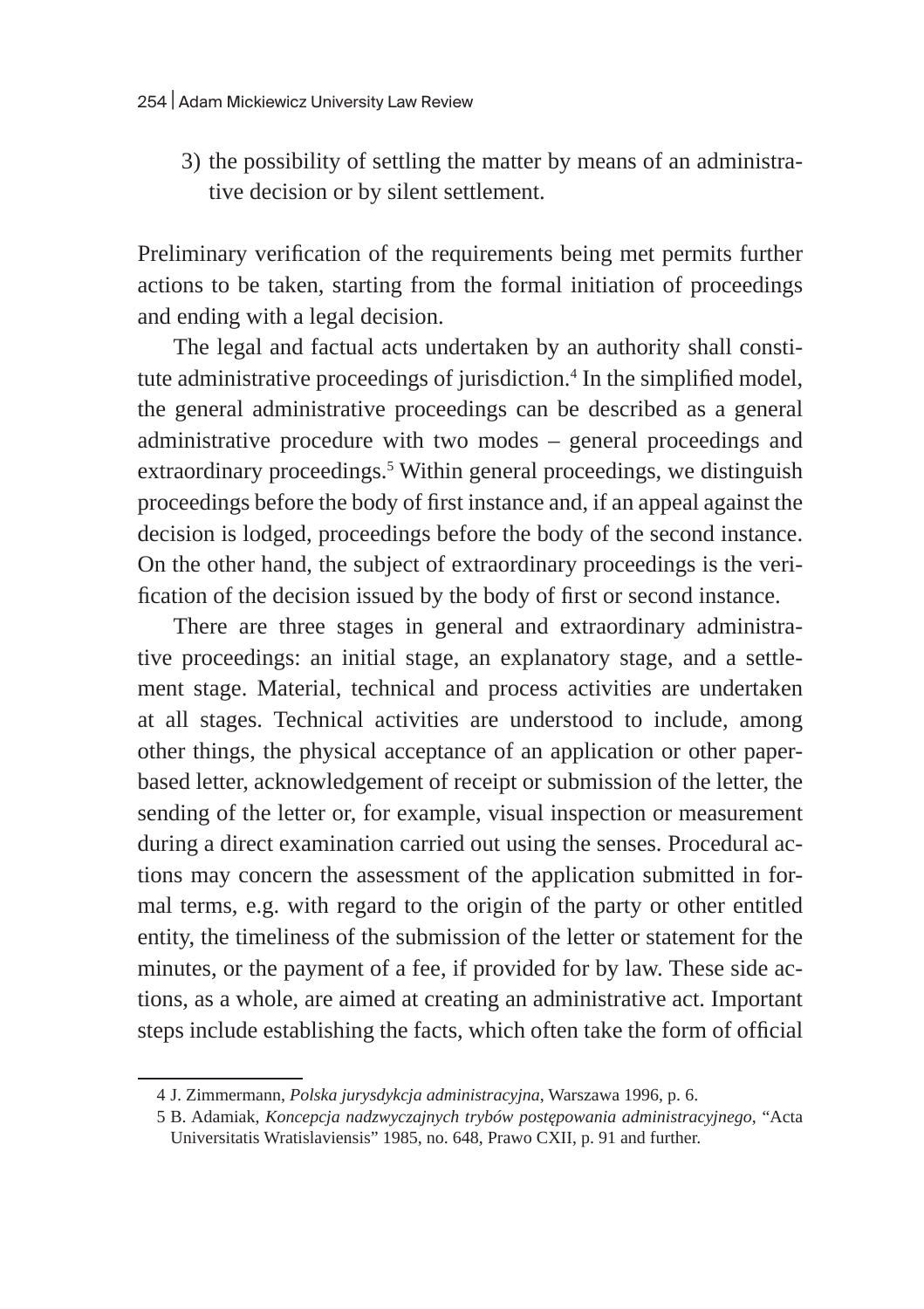documents in the course of administrative proceedings, determining the substantive rules relating to the administrative matter in question and activities relating to the subsumption of the evidence gathered in the light of the legal status of the case. An administrative act, resulting from a logical conclusion based on facts and legal norms, is a process of thought. For the major part, the public administration applies on the basis of such legal norms which leave no room for any margin of manoeuvre in a given actual state. In other words, the State, acting through public plenipotentiaries, is limited in the way it chooses to act and is obliged to issue a related administrative act.

The opposite to this group of administrative acts are decisions taken in a discretionary manner. The study of administrative law indicates that a public authority, acting within the framework of administrative discretion, has the possibility to choose the legal consequences of an act based on a specific legal norm.<sup>6</sup> The blanket provision provides a fully developed hypothesis, while the disposition takes the form of a disjunction, which makes it possible to determine the content of the decision by the authority.7 This power is the final stage in the law's implementation in the course of administrative proceedings, after subsuming, in which the authority makes the choice of legal effects.<sup>8</sup>

The problem of the decision-making autonomy granted to public administration bodies is also related to the issue of vague, value-adding concepts, which, according to some, meet the broad concept of administrative discretion.<sup>9</sup> In contrast, Jaśkowska submits that vague concepts, including estimates, that are present in the norm are subject to interpretation of the law, and are therefore involved at a different stage of application of the law in the process of taking a decision.<sup>10</sup> The de-

<sup>6</sup> J. Zimmerman, *Prawo administracyjne*, Warszawa 2008, p. 304.

<sup>7</sup> A. Błaś, *Prawo administracyjne*, ed. J. Boć, Wrocław 2010, pp. 332–336.

<sup>8</sup> J. Zimmerman, *Prawo administracyjne*, Warszawa 2020, pp. 304–307.

<sup>9</sup> T. Bąkowski, *Administracyjnoprawna sytuacja jednostki w świetle zasady pomocniczości*, Kraków 2007, pp. 159–161.

<sup>10</sup> M. Jaśkowska, *Pojęcie uznania administracyjnego*, in: *System Prawa Administracyjnego*, vol. I: *Instytucje prawa administracyjnego*, Warszawa 2009, p. 254.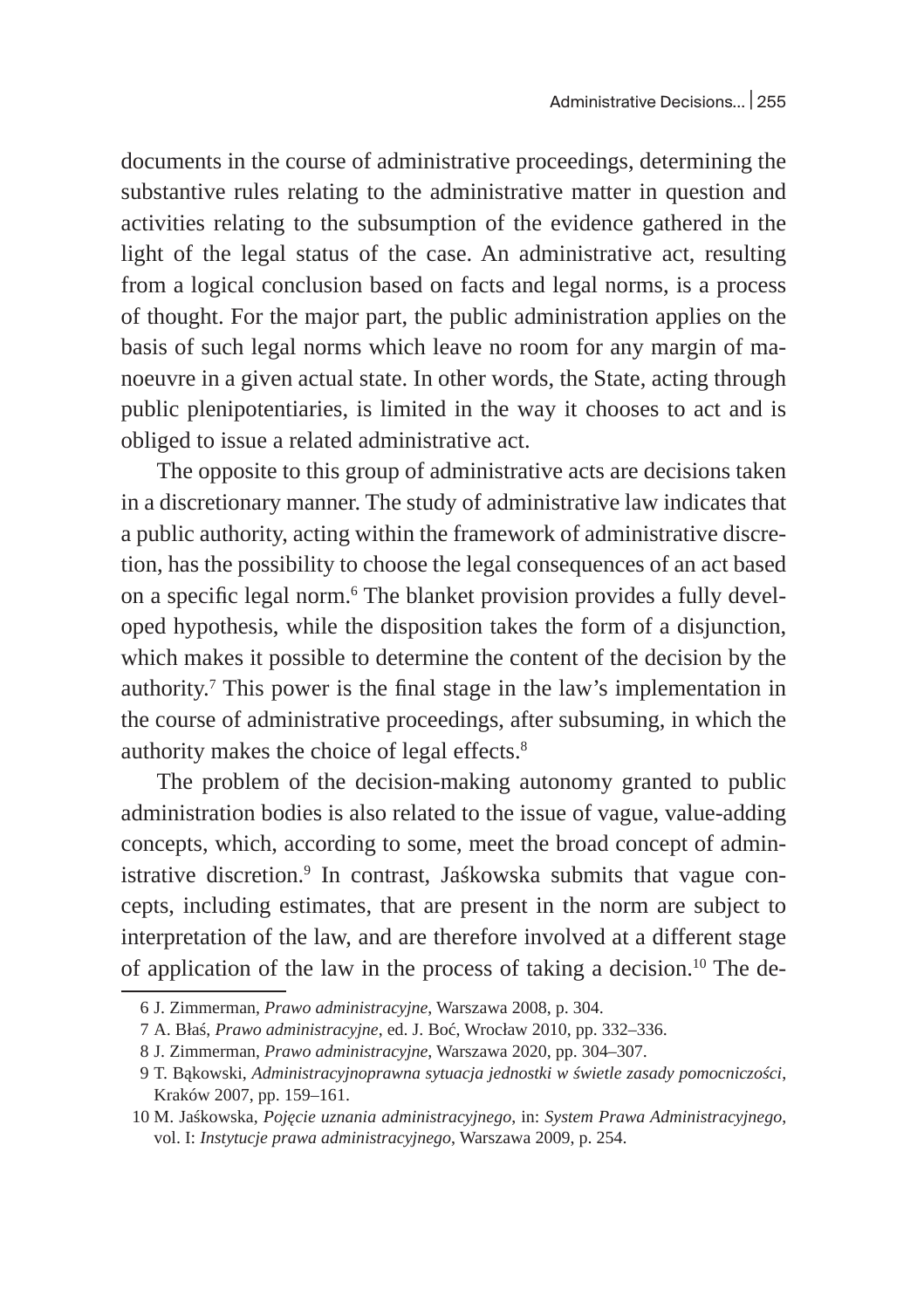limitation of administrative recognition from related decisions based on vague normative concepts is important, as the scope of the control of free administrative acts is different since, in principle, it is limited in nature and it is assumed that the courts examine only the question of their legality and not the grounds of equity.<sup>11</sup> At the same time, it should be stressed that the administrative courts, in their extensive rulings, have a significant influence on the understanding of the general clauses, their delimitation and the relationship of administrative discretion in relation to standards containing vague concepts.12

Administrative acts, whether binding or casual, are issued on the basis of and within the legal limits, which is a consequence of the constitutional principle of the rule of law, as defined in Article 7 of the Constitution of the Republic of Poland, subsequently repeated in Article 6 of the Code of Administrative Procedure. As Zimmermann argues, the principle of legality is a rudimentary general principle of administrative procedure under the rule of law, taking priority over other rules of procedure.13 It is the sources of universally binding law that define the boundaries of the public administration's activity, both in the sphere of non-governmental administration and, most importantly, also in the sphere of the government's activity. The question arises here of whether the transformations of public administration, especially of a technical nature, and the computerisation of administrative proceedings can be considered as such, have a sufficient legal basis, and whether the established law does not create a kind of barrier in further improvement or evolution of the Polish public administration. Since the principle of prompt and simple administrative procedure, expressed in Article 12 of the Code of Administrative Procedure, is one of the general principles of adminis-

<sup>11</sup> Ibidem, p. 288.

<sup>12</sup> T. Bąkowski, *Udział sądów administracyjnych w kształtowaniu pojęć i konstrukcji prawa administracyjnego*, in: *Orzecznictwo w systemie prawa. II Konferencja Naukowa Wydziału Prawa i Administracji Uniwersytetu Gdańskiego i Wolters Kluwer Polsk*a, eds T. Bąkowski, K. Grajewski, J. Warylewski, Warszawa 2008, p. 188.

<sup>13</sup> J. Zimmermann, *Glosa do wyroku SN z dnia 23 lipca 1992 r., sygn. akt III ARN 40/92*, "Państwo i Prawo" 1993, no. 8.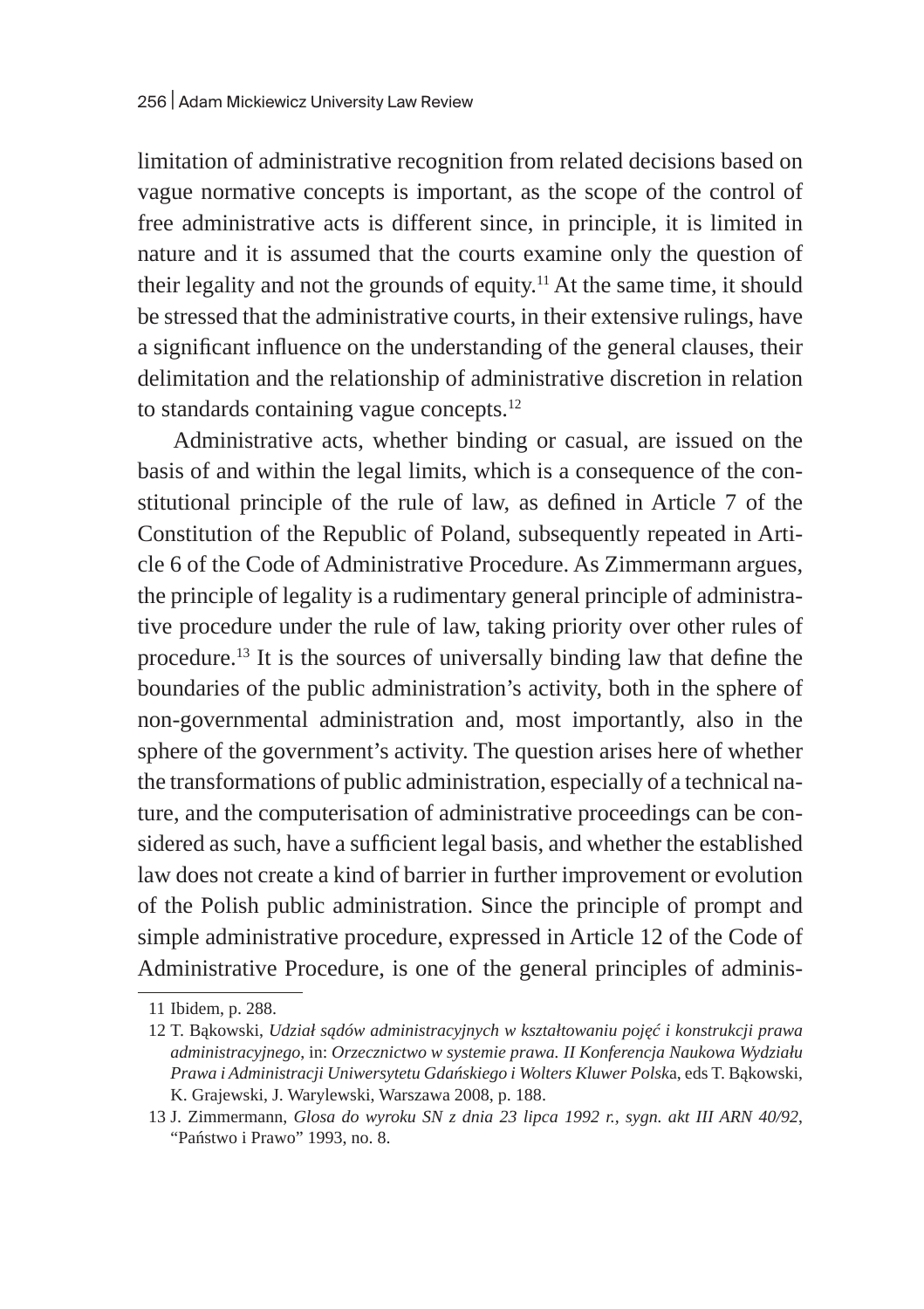trative procedure, it would seem that new technical solutions, especially the current progress in the sphere of machine learning and automatic data processing, will be a remedy for the weaknesses of modern public administration. Particularly as the principle of efficiency, also called the principle of effectiveness, appears in the Preamble to the Polish Constitution. However, it should be stressed that it does not take priority over the principle of legalism, nor does it imply an agreement to restrict the rights of an individual in its name. $14$  Nevertheless, it is important to note that justice delayed is justice denied<sup>15</sup>, and therefore in accordance with the law, a State decision delivered within a reasonable short period of time is an affirmation of the rule of law and an implementation of this principle of efficiency.

### **Areas of the Computerisation and Automation of Public Administration**

Searching for answers to the problems of the Polish public administration, such as poor efficiency or excessive bureaucracy, in the process of computerization seems to be a natural and rational action. For many of us, a visit to a bank is a distant memory, the Internet is the basic form of communication in our business, and on-line shopping is no longer just a fashion, but a necessity. Still, to ensure that effective IT evolution, or a revolution, takes place in the Polish public administration, and especially in the area of administrative proceedings, it is worth determining whether it will take place on the basis and within the boundaries of the law.

The computerisation of administrative proceedings has been going on for a long time, however, the solutions adopted theoretically facilitate access to and from the authority by means of electronic communication with the complementary elements of identification in a virtual reality.

<sup>14</sup> Wyrok Trybunału Konstytucyjnego z 25 września 2014 r., SK 4/12, OTK-A 2014, No. 8, pos. 95.

<sup>15</sup> A. Redelbach, *Sądy a ochrona praw człowieka,* Toruń 1999, p. 279.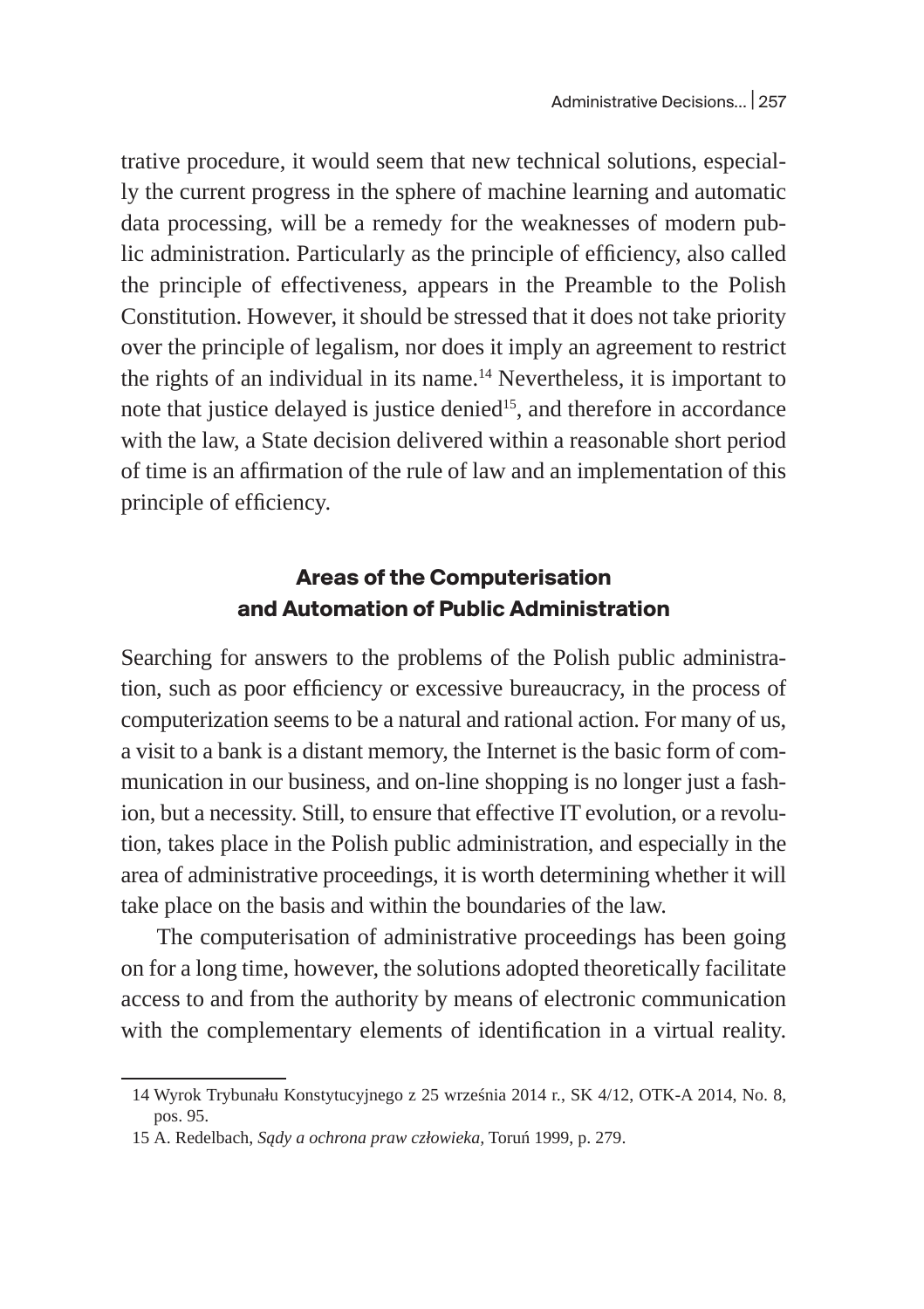Progressive digitalization supports technical operations, accelerates and facilitates certain activities. However, it does not cover the most important stage, namely the resolution itself, and the lack of widespread use of electronic identification effectively limits further use of this technology.

The evolutionary changes made to the computerisation of administrative procedure by its limited scope to the technical sphere do not significantly affect the process of remote settlement. As Sibiga argues, the solutions adopted are not consistent and are not fully coordinated by the governmental entities involved in the legislative process.<sup>16</sup> Maybe that is why the computerisation of public administration affects only technical regulations, and the electronic procedure has not gone beyond the text editor. Nevertheless, certain technical and legal solutions may be considered to be crucial in the sphere of computerisation of public administration and support for its operation, and in particular for resolving individual cases by automatic processes.

The digitalization of procedures and the introduction of IT tools has led to some kind of quasi-automated decision making. An example is the decision setting the real estate tax for natural persons issued pursuant to Article 21 § 1(2) of the Tax Ordinance  $Act^{17}$  in conjunction with Article 6  $\S$  7 of the Local Tax and Charges Act.<sup>18</sup> Every year between January and March, thousands of such tax decisions are issued by the executive bodies in all Polish municipalities. They use computer programs which, on the basis of the taxpayers' records, including data on the subjects of taxation, rates and tax base, determine the amount of real estate tax. In general, the only variable for most natural persons in a given year is the tax rate, so the decision is based on the data available. It is not possible to issue several or several thousand decisions at once in a short period of time using the full model of tax case resolution. In fact,

<sup>16</sup> G. Sibiga, *Stosowanie technik informatycznych w postępowaniu administracyjnym ogólnym*, Warszawa 2019, pp. 79 and 236.

<sup>17</sup> Ustawa z 29 sierpnia 1997 Ordynacja podatkowa, Journal of Laws of 2019, item 900.

<sup>18</sup> The Local Tax and Charges Act, Journal of Laws of 1991, no. 9, item 31, which is Journal of Laws of 2019, item 1170.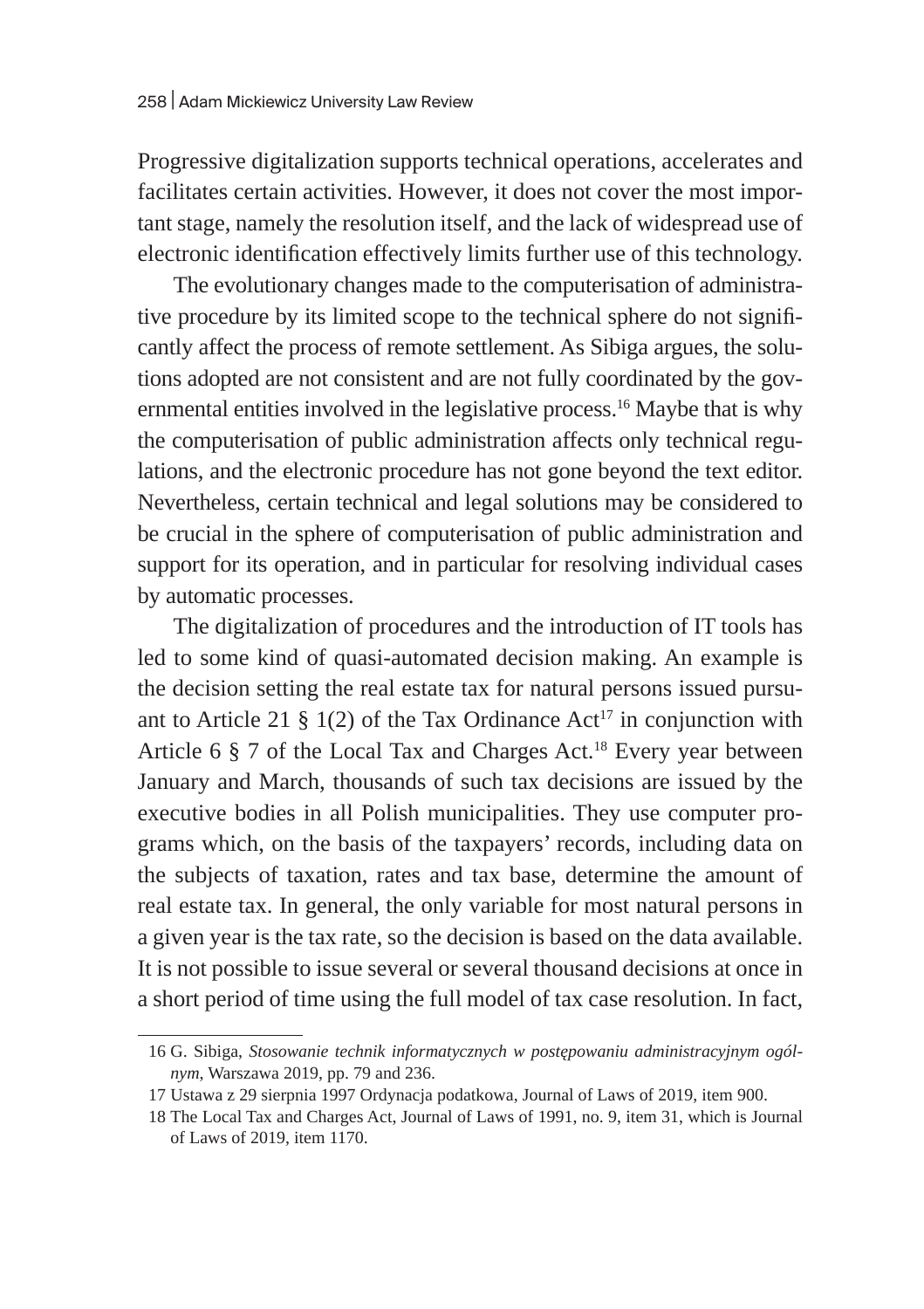when printed, the decisions are signed by the office holder of the body or a person authorized by him/her. The correctness is verified at the initial stage when the updated rates are checked. There is no time nor technical possibility for each decision to be checked before it is signed by an authorised entity. The same applies if an additional charge is imposed as a result of a parking fee not being paid. New technological solutions make it possible to control the payment of charges by means of the camera system fixed to the cars that take pictures of the licence plates, to decode from the pictures of the licence plate number, to compare it with the database of the vehicles' licence plates for which the parking charge was paid, and then to prepare a document calling for an additional charge for the parking fee not being paid.<sup>19</sup> According to an official of the Municipal Roads Administration in Warsaw, "…the role of a man is to put a call in the envelope and seal it, and then dispatch it…"<sup>20</sup> Such an action  $-$  issuing a decision or a call by the programme  $-$  is not fully reflected in the law, so in order to maintain the formalism of the Code of Administrative Procedure an official signs a decision or other letter. Therefore, already today a computer program basically replaces human beings and makes a decision on their behalf, while the signature is a legal fiction, which, due to the formalism of tax or other proceedings, must be observed.

The automation of activities looming on the horizon, or more precisely *Automated decision making – ADM* means making a decision/resolution without any human involvement. Instead of the human being and the evidence-based "thinking" process, unaggregated data is taken by a computer program equipped with an appropriate algorithm. Artificial intelligence is responsible for a given final result of the data analysis based on certain rules. These rules can be economic indicators, medical

<sup>19</sup> More about e-audits see P. Pieńkosz, *E-kontrole jako narzędzie rozwoju stref płatnego parkowania w miastach na prawach powiatu. Szanse i problemy*, "Monitor Prawniczy" 2019, no. 24.

<sup>20</sup> *Rusza e-kontrola w Warszawie. Coraz łatwiej o mandat za parkowanie*, <https://spidersweb.pl/autoblog/strefa-platnego-parkowania-warszawa-e-kontrola/>.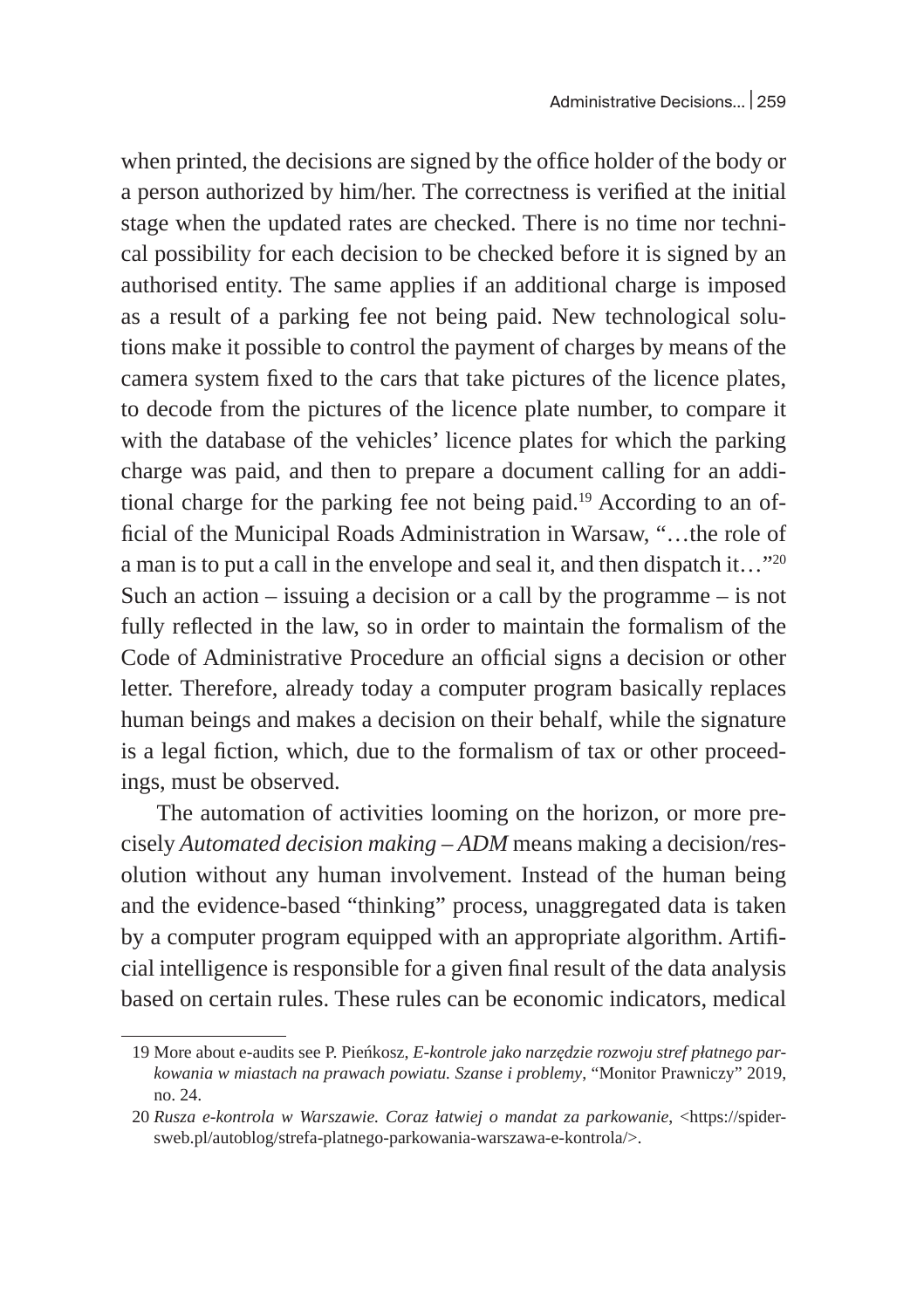quantifiers, or the law, which is itself a rule of conduct, and therefore an algorithm. It is crucial, that a computer program prepares the final solution on the basis of the output data, without human intervention. The technical possibilities of using ADM have expanded considerably, even by leaps and bounds, and thus seem to be created for use by public authorities in repetitive activities.

The progress in machine learning and the possibility of using large and diverse sets of variable data – Big Data – allows for a wide use of artificial intelligence in decision-making processes. Most often, within the ADM framework a distinction is made between processes that are relatively simple in nature, processes that are more complex in nature, and processes that require abstract thinking. Wiewiórowski and Sibiga, on the other hand, suggested dividing the automation systems into three types: automation based on simple algorithms, specialist automation, and the automation of discretionary decisions.<sup>21</sup> The most interesting for the Polish administrative law are solutions developed within complex algorithms and those including abstract elements. It should be remembered, however, that administrative law is not a binary code that can be easily and simply algorithmized $22$ , but a law that serves the collective and individual needs of citizens resulting from the coexistence of people in communities<sup>23</sup>, with all the axiological, cultural and social baggage that will or will not be possible to convert into a binary code, and thus to automate administrative processes.

The use of simple algorithms in administrative proceedings seems the easiest to implement. The issuing of certificates, the provision of material aid in a situation where it is sufficient to check whether the applicant meets the conditions for obtaining social benefit, for example,

<sup>21</sup> G. Sibiga, W. Wiewiórowski, *Automatyzacja rozstrzygnięć i innych czynności w sprawach indywidualnych załatwianych przez organ administracji publicznej*, in: *Informatyzacja postępowania sądowego i administracji publicznej*, ed. J. Gołaczyński, Warszawa 2010, p. 231.

<sup>22</sup> W. Bateman, *Algorithmic Decision-Making and Legality: Public Law Dimensions*, "Australian Law Journal".

<sup>23</sup> J. Boć, *Pojęcie administracji*, in: *Prawo administracyjne*…, p. 15.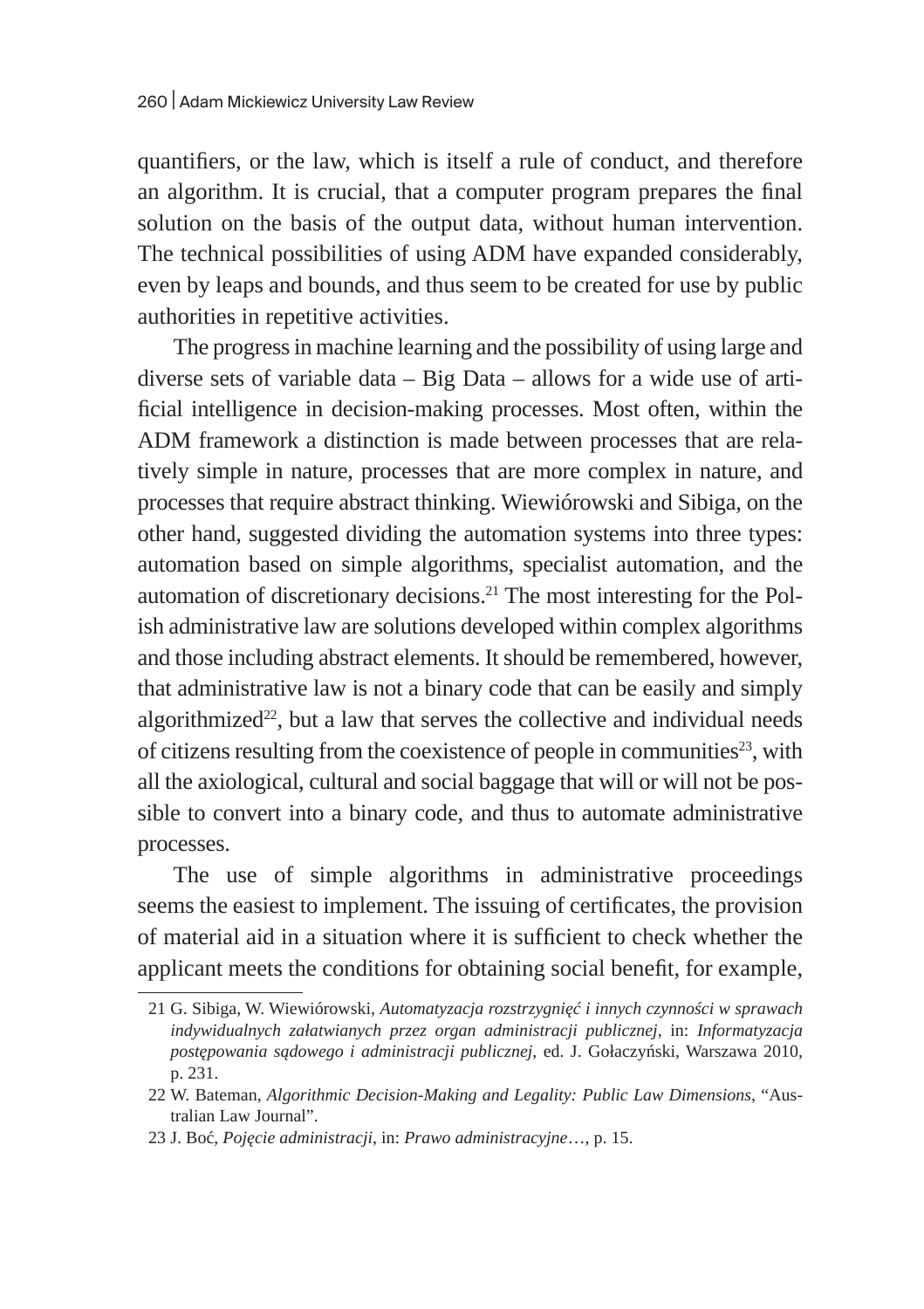does not require any significant legislative changes. In this case, it is more a matter of mental changes among administrative decision-makers and the preparation of small technical solutions only. The so-called 500+ Programme may serve as a good example of a quick transformation into an automatic process, without the use of the human factor. By means of e-banking and other electronic channels, about 25% of applications for support were submitted in 2016, while in 2018 almost 50% of on-line applications for support were submitted.<sup>24</sup> The Programme itself, implemented on the basis of the Act on State aid in raising children<sup>25</sup> in the binding wording, allows, apart from a few special situations, to grant support to a parent or legal guardian of a child – see Article 4(2) of the said Act. Unfortunately, the on-line application alone did not result in a decision in the form of an electronic document. In the majority of cases, the public administration body had to issue and deliver an administrative decision in the traditional form – i.e. on paper, delivered by post with a receipt confirmation. This was a consequence of the legal solutions adopted, in which the entitled person could submit an application electronically, but unfortunately the administrative authority was not authorised to issue a decision in an electronic form. It is possible to receive an electronic decision if an application is made by means of an electronic application mailbox of a public administration body, which follows from art. 391 § 1 point 1 of the Code of Administrative Procedure, but only few entitled persons decide to do so. In contrast, the 500+ Act provides a possibility, among other things, to submit applications using the ICT system of domestic banks providing services by electronic means that meet the requirements set by the minister competent for family affairs, after agreement with the minister competent for computerisation – Article 13 section 5 of the 500+ Act. In

<sup>24</sup> <https://www.gov.pl/web/rodzina/2-mln-wnioskow-rodzina-500-plus>; <https://wiadomosci. dziennik.pl/polityka/artykuly/584513,wnioski-online-500-plus-300-plus-polacy-rodzinadane.html>.

<sup>25</sup> Ustawa o pomocy państwa w wychowywaniu dzieci from 11 of February, Journal of Laws of 2019, item 2407.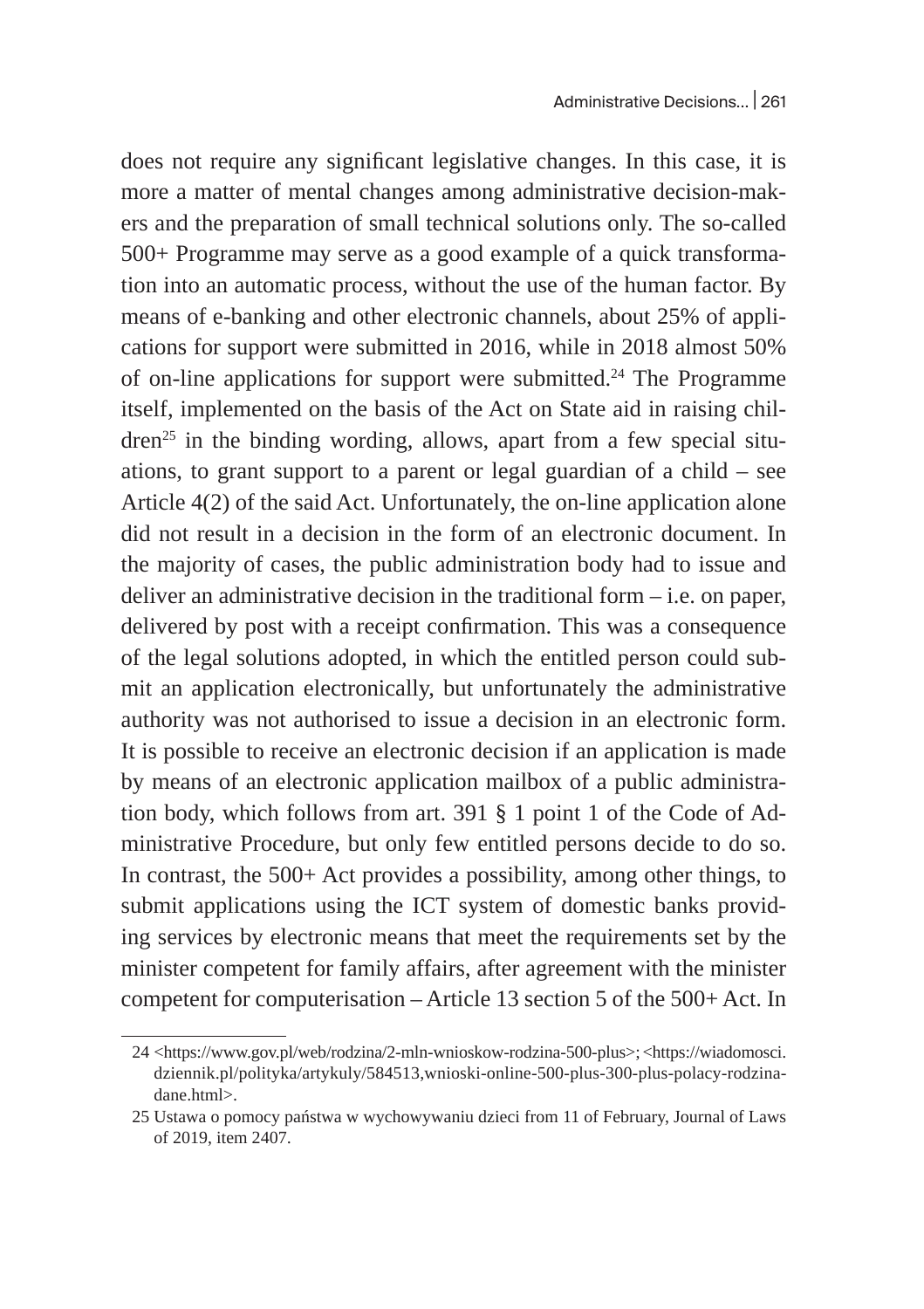this model, verification takes place by means of authentication of the applicant using the credentials used by the national bank for verification by electronic means of the account holder. This solution does not meet the requirements of submitting an application through the ePUAP or signing the decision with a qualified electronic signature. The 2019 amendment improved the hybrid solution, because in the light of the current Article 13a of the above-mentioned Act, a decision is not required at all, and granting a benefit is a material and technical act.

The analysis of the settlement in the 500+ cases allows some conclusions to be drawn concerning the computerisation and automation of the public administration. Undoubtedly, the actions taken have not been fully correlated with the whole system of the law in force, especially with the central administrative office, and the adopted solutions of the possibility to submit applications via ICT banking systems are a kind of a system latch, which has been designed for this project. The large-scale use of non-public systems for identification in matters related to public services shows that the adoption of simple, friendly solutions, such as authentication in banking systems, is a direction for further actions in the field of computerization of public administration. On the other hand, it can be considered that a simple decision-making process, where in mos cases the benefit is granted, would allow the use of simple algorithms which would identify the applicant and grant the benefit to the entitled persons automatically, without human intervention. In a situation where the number of applications is counted in millions, and the same number of applications are accepted, the use of decision-making algorithms has significantly accelerated proceedings, streamlined the payment of benefits and reduced the personnel costs of public administration.

To sum up, the assumption that the granting of benefits is currently of a material and technical nature only confirms the thesis on the possibility of using artificial intelligence in decision-making processes carried out by public administration. Similarly, the formal recognition of these quasi-automatic processes carried out within the context of an additional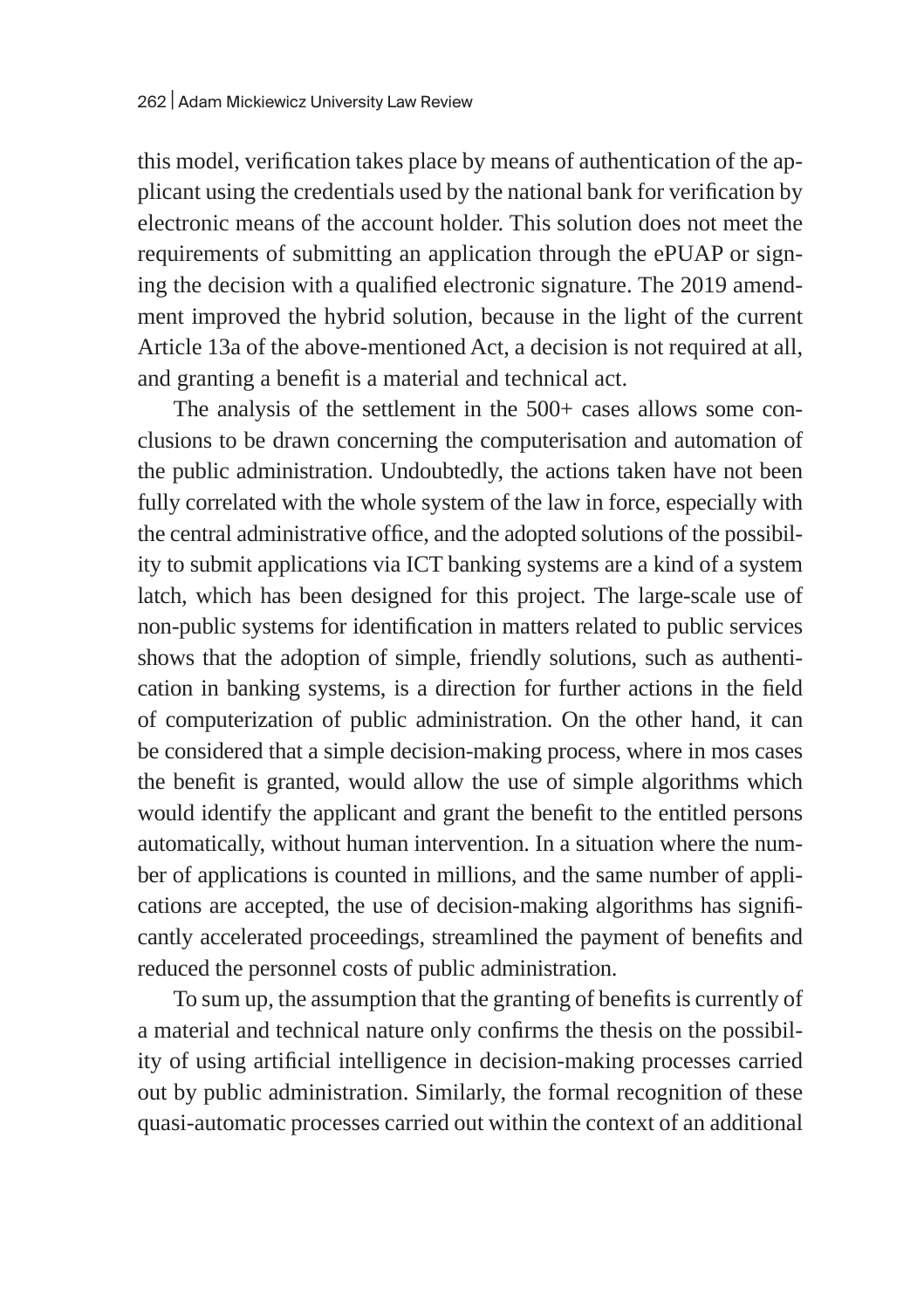charge for parking or the setting of a property tax for individuals as acceptable would fully improve the efficiency of the measures taken and reduce the costs of operating the system in this respect, while the whole procedure would be *lega artis*.

The application of ADM in administrative processes of a complex nature is clearly a challenge, but not impossible. Since autonomous vehicles are able to adapt their speed to the circumstances of highly variable road conditions, such as traffic density, weather conditions or traffic reorganisation, the more complex decision-making processes will be solvable by means of artificial intelligence. Undoubtedly, as in the case of simple algorithms, it will help to use machine learning. It is such use of algorithms that draws on the experience of the past and, at the same time, by analysing it, improves its operations. The program should take into account the indications of the programmer-teacher, previous learning, and the analysis of the results of their work generated by themselves. Learning programmes are repeatedly tested in laboratories, or in the real world, before they are widely used. The idea is to detect behavioural patterns, trends in previous decisions, and at the same time, to adapt to changes taking place in the environment they work in. The processing of large knowledge resources allows the programme to learn effectively which actions should be taken in a particular case.

The public administration has a huge amount of data in its resources. Millions of decisions issued by first and second instance authorities and decisions by administrative courts have existed for years in electronic form. The huge database allows for the analysis of the line of jurisprudence, as well as the correctness of decisions, in terms their features and language, and, most importantly, apart from justifications for decisions or rulings, analysis of the sentences of decisions in many administrative cases. We already use the results of artificial intelligence, including machine learning, when using legal programs to support the decision making process or when searching the portal with administrative court de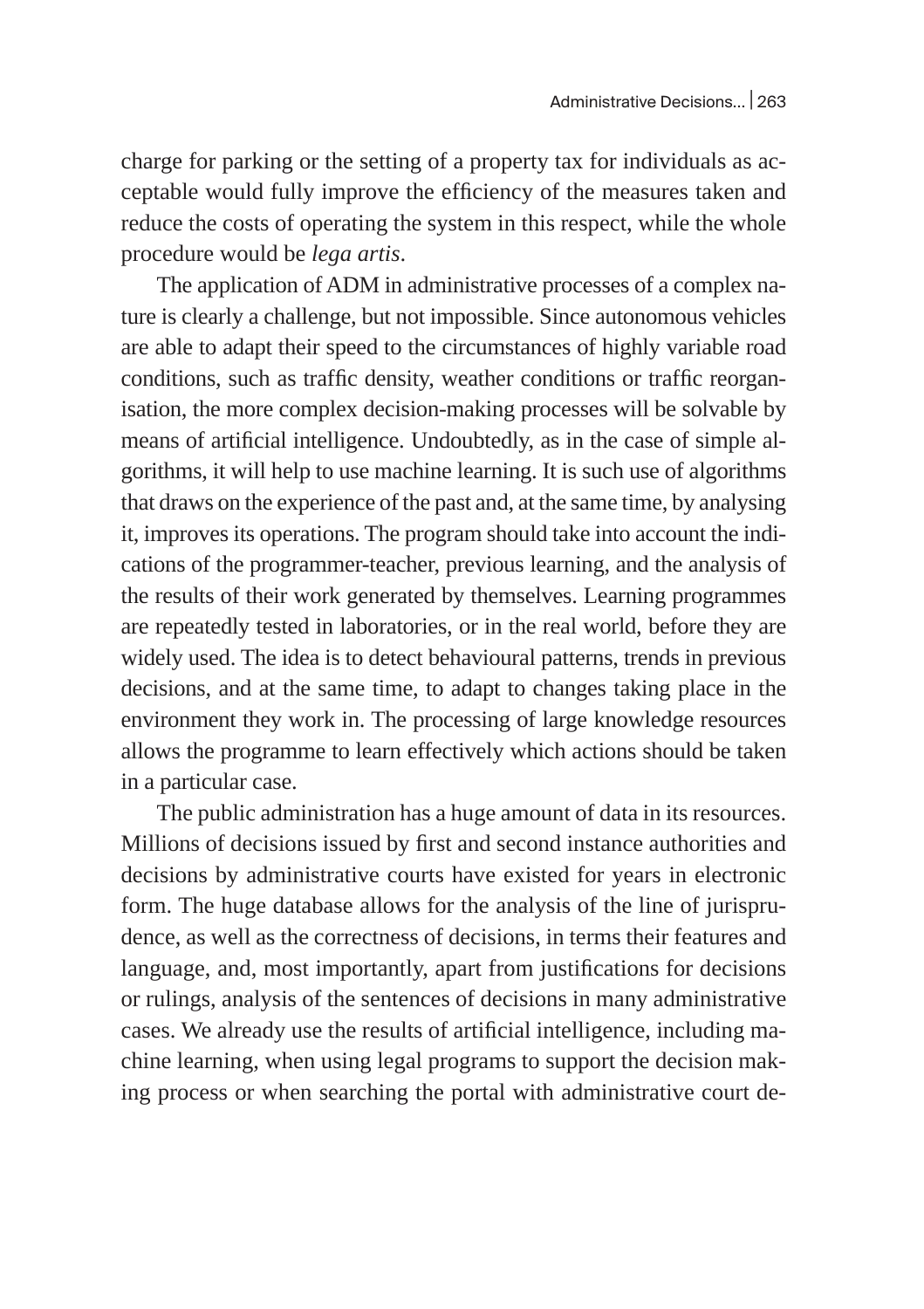cisions. This huge database and today's machine learning capabilities even encourage this direction of legal informatics development.

Initially, the artificial intelligence law programs could be used to support the decision-making process while testing solutions. After this period, in certain areas the decision-making processes of officials could be gradually replaced by legal algorithms and automatic decisions. In repetitive activities, e.g. analysing agreements in terms of legal risks and securing the interests of the parties, it is also worthwhile to use computer programs that have already proved to be better than professional lawyers. As an example of AI's superiority over human beings, a study can be cited, in which lawyers checked five contracts in 92 minutes and reached an 85% accuracy factor, and a computer program analysed the same contracts for 23 seconds at 94% efficiency.<sup>26</sup> This means that from a technical point of view, we are able to prepare applications that would replace or significantly eliminate the human factor from the decision-making process.

The cited examination of contracts for the protection of client interests and legality differs from the administrative decision-making process, but these differences seem to be quite relative. Both of them concern the decoding of a legal norm in a specific factual situation. The commensurability of activities in the civil and public spheres is not such a significant difference that artificial intelligence solutions in the administrative process should be rejected. In the case of the public administration, the axiology of administrative law, so important in the process of decoding norms of substantive law, will be fundamental. Administrative decisions based on value-added rules, or those based on administrative recognition, remain a challenge for many. Converting them or preserving the axiology of administrative law in automatic decision-making processes will be a challenge, but it will be possible in the near future.

Artificial intelligence based on existing decisions and rulings could search how an authority or a court understands a given concept that is not

<sup>26</sup> <https://cacm.acm.org/news/233886-ai-removes-the-drudgery-from-legal-due-diligence/ fulltext>.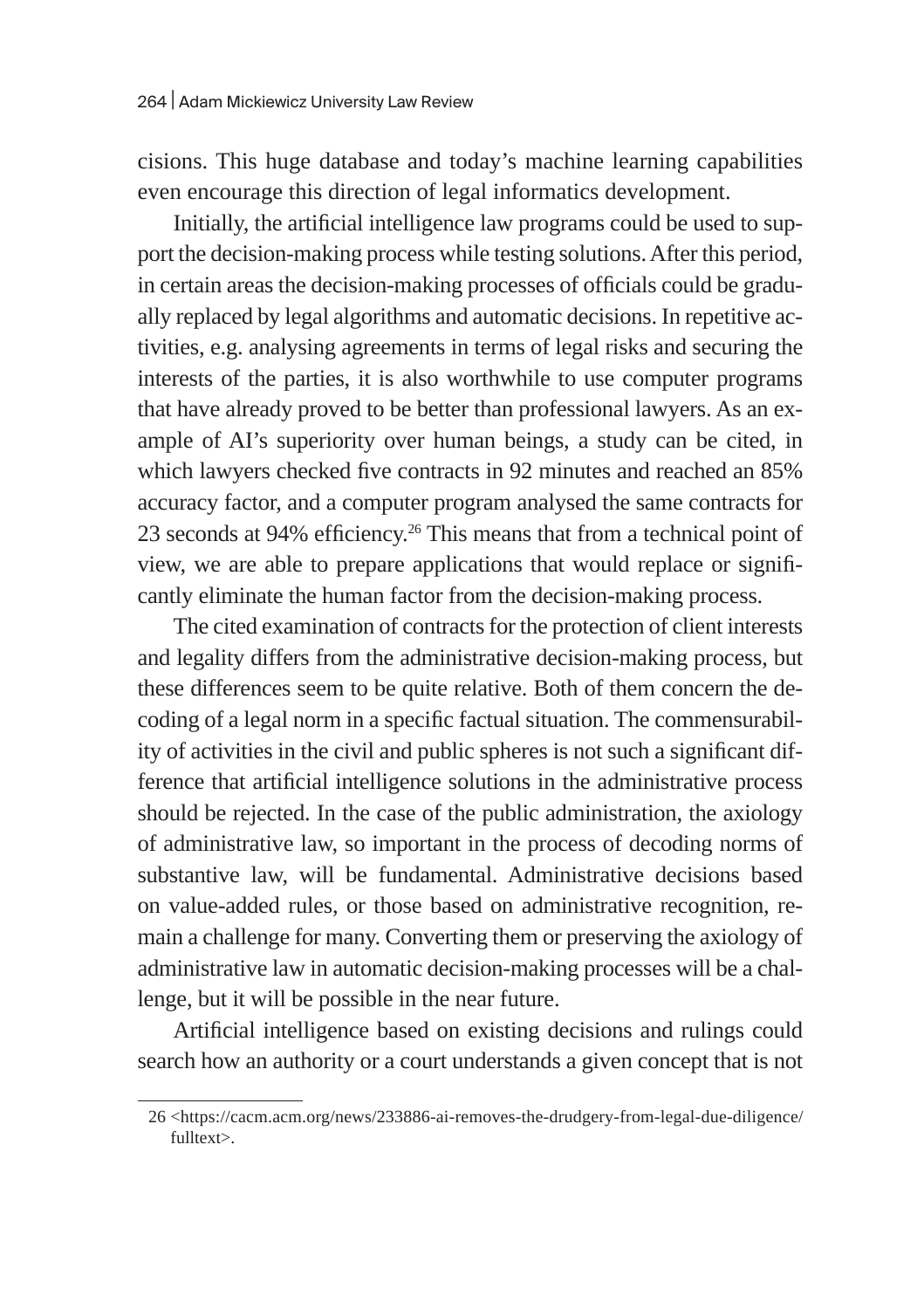defined in binary terms. General clauses, references to non-legal norms or undefined concepts require an operative interpretation in a specific case. $27$ At this point the problem of subjectivity in human interpretation arises, as well as its impact on the effects of the interpretation undertaken.<sup>28</sup> The decisions taken by a person acting as a judge or a public administration body are also influenced by his/her mental state, health and even the state of satiety.<sup>29</sup> Moreover, the bias of the algorithms is clearly mentioned among the problems associated with using artificial intelligence. If the input data – the administrative decisions already included in the databases – have a subjective element, the touch of the digital wand will not change the decisions made so that they will be automatically fair, unbiased, objective and lawful. In short, if the input is biased, the output – the expected decisions will also be biased.<sup>30</sup> In the machine learning, the data is everything $31$ , so poor quality (decisions and judgements) will result in faulty results of automatic processes. Therefore, when designing the algorithm, it is necessary to take into account these risks and choose modelling methods that take into account equality issues, such as the FairKM model proposed by Deepak Padmanabhan.<sup>32</sup> The adoption of automated decision-making systems to replace the human factor eliminates the risk of prejudice and bias.33 At the same time, the data should be selected or

<sup>27</sup> M. Jaśkowska, *Pojęcie uznania administracyjnego*, p. 301.

<sup>28</sup> Z. Duniewska, *Wybrane aspekty wykładni prawa administracyjnego (racje i właściwość)*, in: *Koncepcja systemu prawa administracyjnego*, ed. J. Zimmermann, Warszawa 2007, p. 667.

<sup>29</sup> S. Danzigera, J. Levavb, L. Avnaim-Pessoa, *Extraneous factors in judicial decisions,*  <http://www.pnas.org/cgi/doi/10.1073/pnas.1018033108>*.*

<sup>30</sup> M. Finck, *Automated Decision-Making and Administrative Law*, <https://ssrn.com/abstract=3433684, 2019>.

<sup>31</sup> L. Jason Anastasopoulos, A.B. Whitford, *Machine Learning for Public Administration Research, with Application to Organizational Reputation*, "J. Pub. Admin. Res. & Theory" 2018, no. 16.

<sup>32</sup> S.S. Abraham, P. Deepak, S. Sundaram, *Fairness in Clustering with Multiple Sensitive Attributes*, 2020, <http://arxiv.org/abs/1910.05113>.

<sup>33</sup> T. Zarsky, *The trouble with algorithmic decisions: an analytic road map to examine efficiency and fairness in automated and opaque decision making*, "Science, Technology & Human Values" 2016, no. 41(1).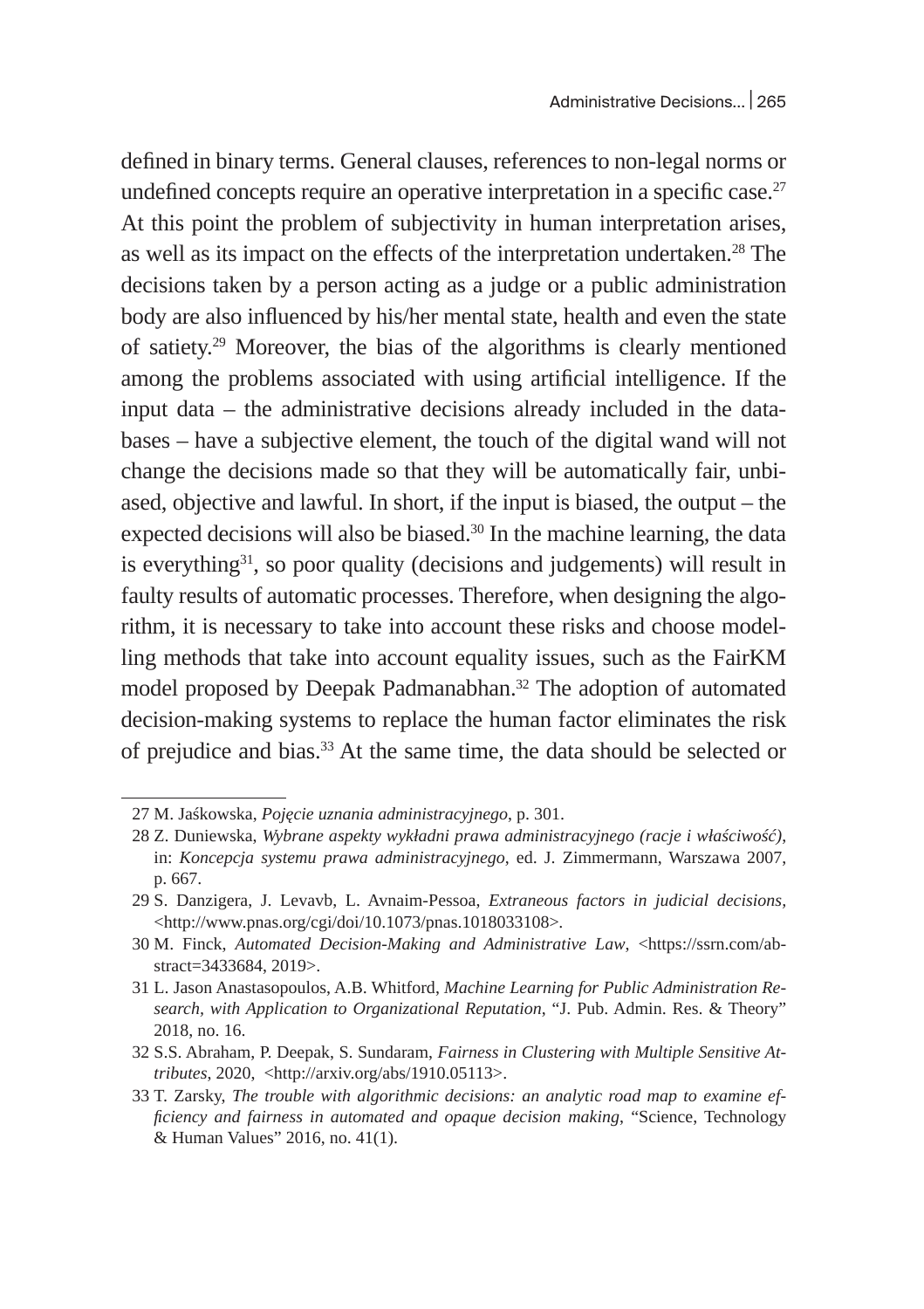pre-processed in such a way that poor or biased quality does not result in the duplication of errors by persons acting as authorities.

Studies on the use of algorithms clearly indicate that, in addition to fairness, the algorithms that are developed must take into account the transparency of the decision-making process. As in the case of a classic decision, where we are able to trace the stages of the administrative process and to some extent reproduce the thought process of the person preparing the administrative decision, it is expected that it will also be possible to repeat this action against automated processes. Therefore, already at the stage of designing a program used in automatic processes, it is necessary to create such procedures which will make it possible to explain, in a transparent way, on the basis of which patterns the program has acquired experience. In our Polish case, the starting point will be the law established in accordance with the rule of law and the existing set of decisions and rulings issued in *lega artis.* Transparency is an important factor in the assessment and acceptance of automatic decision-making $34$ , as it inspires confidence in the entity using AI and thus in artificial intelligence itself. Lack of acceptance of AI actions, based on automatic processes, will result in a loss of trust in public administration, which will then undermine the actions of public authorities and delegitimize the sense of the state itself. It should be noted that ADM cannot be a black box in which an enigmatic algorithm prepares ready-to-use solutions for people who have to comply with it. After all, as O'Neill writes, the transcription of words into records, which are then stored in algorithms that are understood by a narrow elite<sup>35</sup>, carries the danger of exclusion, bias and prejudice. The transposition of the law into digital, verbatim, will not allow for an explanation of what has skewed the scales for this and no other decision. The risk of non-transparency in automated pro-

<sup>34</sup> L. Floridi, J. Cowls, M. Beltrametti, R. Chatila, P. Chazerand, V. Dignum, B. Schafer, *AI-4People—An ethical framework for a good AI society: opportunities, risks, principles, and recommendations*, "Mind Mach" 2018, no. 28(4).

<sup>35</sup> C. O'Neil, *Weapons of math destruction: how big data increases inequality and threatens democracy*, Broadway Books, New York 2016, p. 25.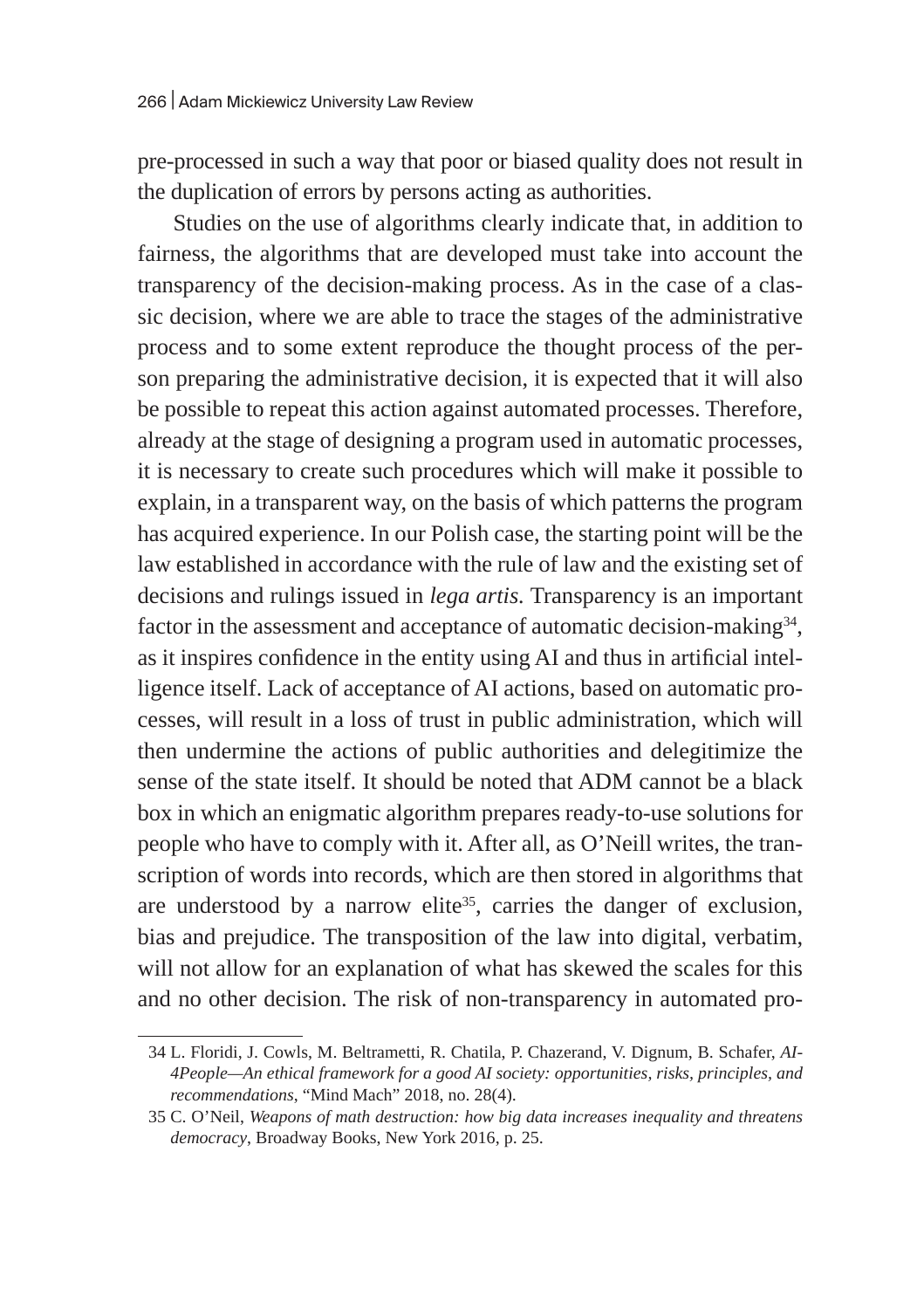cesses is enormous and will not only be a violation of the principle of persuasion expressed in art. 11 of the Code of Civil Procedure, but it will also constitute a breach of the entire social system and the essence of humanity. Therefore, when preparing activities using ML and ADM, it is necessary to use data resources and such algorithms that will allow it to be completely eliminated. The transparency of automatic processes also results in the legitimacy of administration and state activities. After all, a fair administrative decision issued quickly, in accordance with the law and understandable both linguistically and from the point of view of the motives of the State will increase public trust in the state.<sup>36</sup>

#### **Conclusions**

Already existing IT capabilities and the development of computing power have triggered a leap in the capabilities of artificial intelligence based on machine learning. These elements allow for the extensive development of programs that will be able to replace humans in decision making. Automated decision-making processes save time, issue decisions in accordance with the law, and thus assist the public administration in its tasks. Undoubtedly, administrative proceedings based on procedural decision-making rules are the first group where ADM is possible. This requires a simple adaptation of the provisions mainly concerning the identification of parties in a friendly, generalised manner, so that the benefits of electronic communication are actually visible, as is the case with electronic banking.

The greater challenge is to make administrative decisions that are based on valuation rules, general clauses and administrative recognition. Theoretically, machine learning can break this barrier, but introducing automatic solutions in this area requires some testing and checking if the algorithms are able to work not only objectively and legally, but also

<sup>36</sup> C. Coglianese, D. Lehr, *Transparency and algorithmic governance*, "Administrative Law Review" 2019, <https://ssrn.com/abstract=3293008>.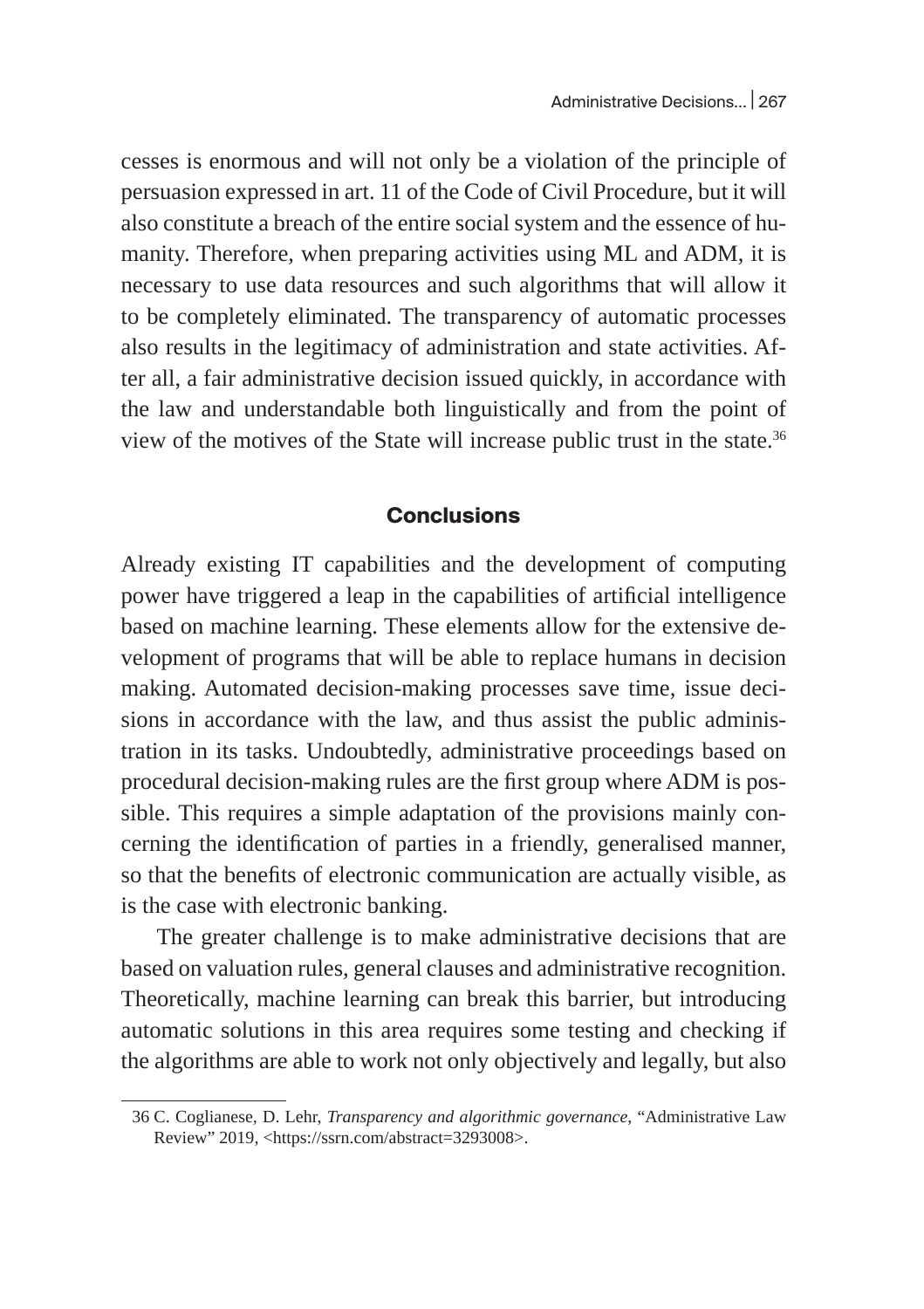in accordance with the values presented by the public administration, such as transparency, equality, justice and others. Past experience shows that algorithms are as subjective as the designers who create them. That is why it is important to put the above-mentioned explanations on an equal footing – the point is that everyone should be able to say why a public administration body made this decision and not another. In other words, an artificial intelligence making automatic decisions on behalf of the State cannot be a black box that generates a decision, but must be a tool that supports the execution of public tasks for the citizens.

#### **References**

- Abraham S.S., Deepak P., Sundaram S.S., *Fairness in Clustering with Multiple Sensitive Attributes*, 2020, <http://arxiv.org/abs/1910.05113>.
- Adamiak B., *Koncepcja nadzwyczajnych trybów postępowania administracyjnego*, "Acta Universitatis Wratislaviensis" 1985, no. 648, Prawo CXII.
- Adamiak B., *Rozdział I. Zagadnienia ogólne procesowego prawa administracyjnego*, in: *System Prawa Administracyjnego*, t. IX: *Prawo procesowe administracyjne*, Warszawa 2010.
- Anastasopoulos L.J., Whitford A.B., *Machine Learning for Public Administration Research, with Application to Organizational Reputation*, "J. Pub. Admin. Res. & Theory" 2018, no. 16.
- Bąkowski T., *Administracyjnoprawna sytuacja jednostki w świetle zasady pomocniczości*, Kraków 2007.
- Bąkowski T., *Udział sądów administracyjnych w kształtowaniu pojęć i konstrukcji prawa administracyjnego* in: *Orzecznictwo w systemie prawa. II Konferencja Naukowa Wydziału Prawa i Administracji Uniwersytetu Gdańskiego i Wolters Kluwer Polsk*a, eds T. Bąkowski, K. Grajewski, J. Warylewski, Warszawa 2008.
- Bateman W., *Algorithmic Decision-Making and Legality: Public Law Dimensions*, "Australian Law Journal" 2019.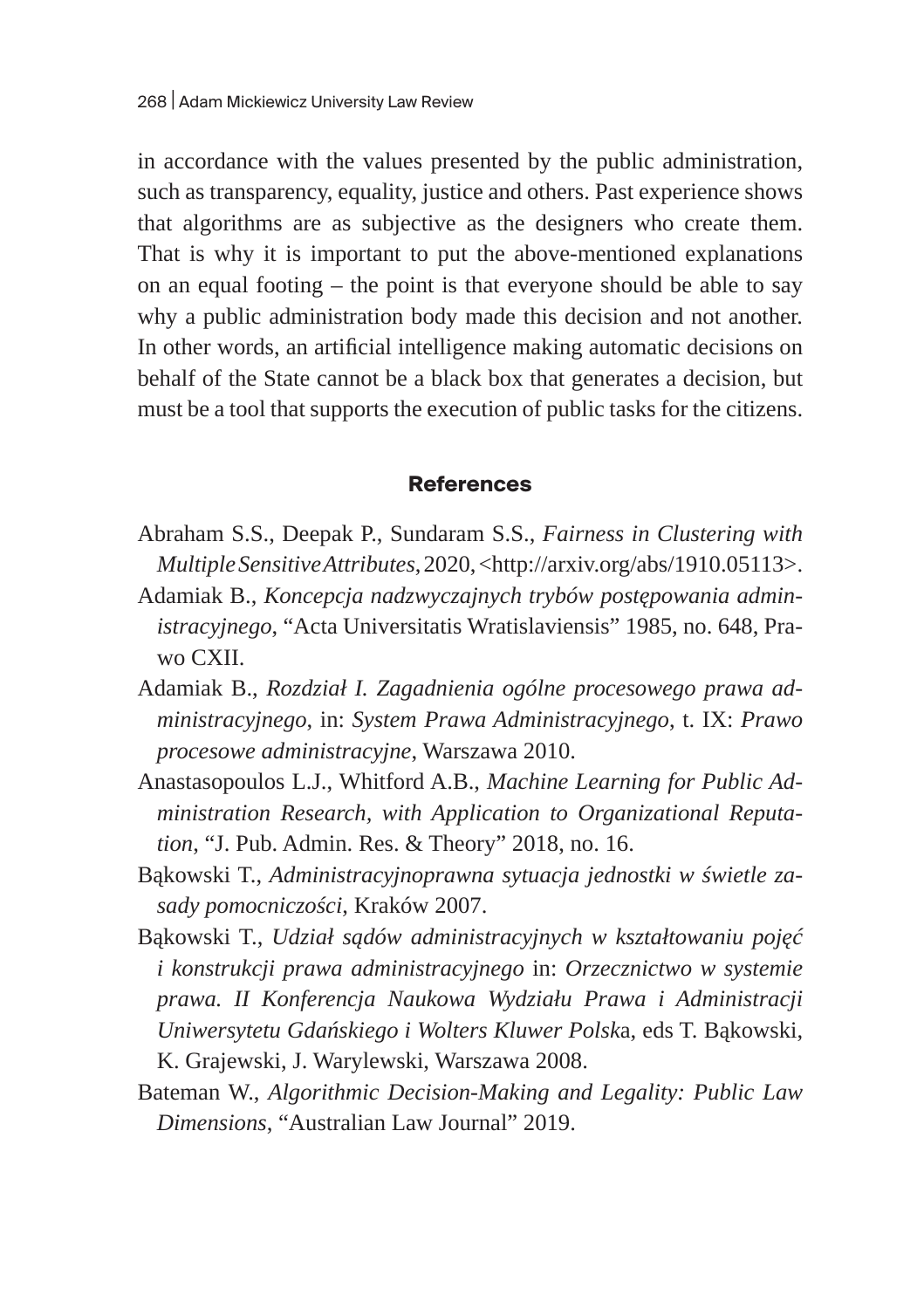- Błaś A., *Prawo administracyjne*, ed. J. Boć, Wrocław.
- Coglianese C., Lehr D., *Transparency and algorithmic governance*, "Administrative Law Review" 2019.
- Danzigera S., Levavb J., Avnaim-Pessoa L., *Extraneous factors in judicial decisions*, <http://www.pnas.org/cgi/doi/10.1073/pnas.1018033108>.
- Duniewska Z., *Wybrane aspekty wykładni prawa administracyjnego (racje i właściwość)*, in: *Koncepcja systemu prawa administracyjnego*, ed. J. Zimmermann, Warszawa 2007.
- Finck M., *Automated Decision-Making and Administrative Law*, 2019, <https://ssrn.com/abstract=3433684>.
- Floridi L., Cowls J., Beltrametti M., Chatila R., Chazerand P., Dignum V., Schafer B., *AI4People—An ethical framework for a good AI society: opportunities, risks, principles, and recommendations*, "Mind Mach" 2018, 28(4).
- Hauser R., *Rola przepisów procesowych w realizacji norm materialnego prawa administracyjnego,* in: *Rola materialnego prawa administracyjnego a ochrona praw jednostki*, ed. Z. Leoński, Poznań 1998.
- <https://cacm.acm.org/news/233886-ai-removes-the-drudgery-fromlegal-due-diligence/fulltext>.
- <https://www.gov.pl/web/rodzina/2-mln-wnioskow-rodzina-500-plus>.
- <https://wiadomosci.dziennik.pl/polityka/artykuly/584513,wnioski-online-500-plus-300-plus-polacy-rodzina-dane.html>.
- Jaśkowska M., *Pojęcie uznania administracyjnego*, in: *System Prawa Administracyjnego*, vol. I: *Instytucje prawa administracyjnego*, Warszawa 2009.
- Kodeks postępowania administracyjnego, tekst jedn.: Journal of Laws of 2020, item 256.
- O'Neil C., *Weapons of math destruction: how big data increases inequality and threatens democracy*, Broadway Books, New York 2016.
- Pieńkosz P., *E-kontrole jako narzędzie rozwoju stref płatnego parkowania w miastach na prawach powiatu. Szanse i problemy*, "Monitor Prawniczy" 2019, no. 24.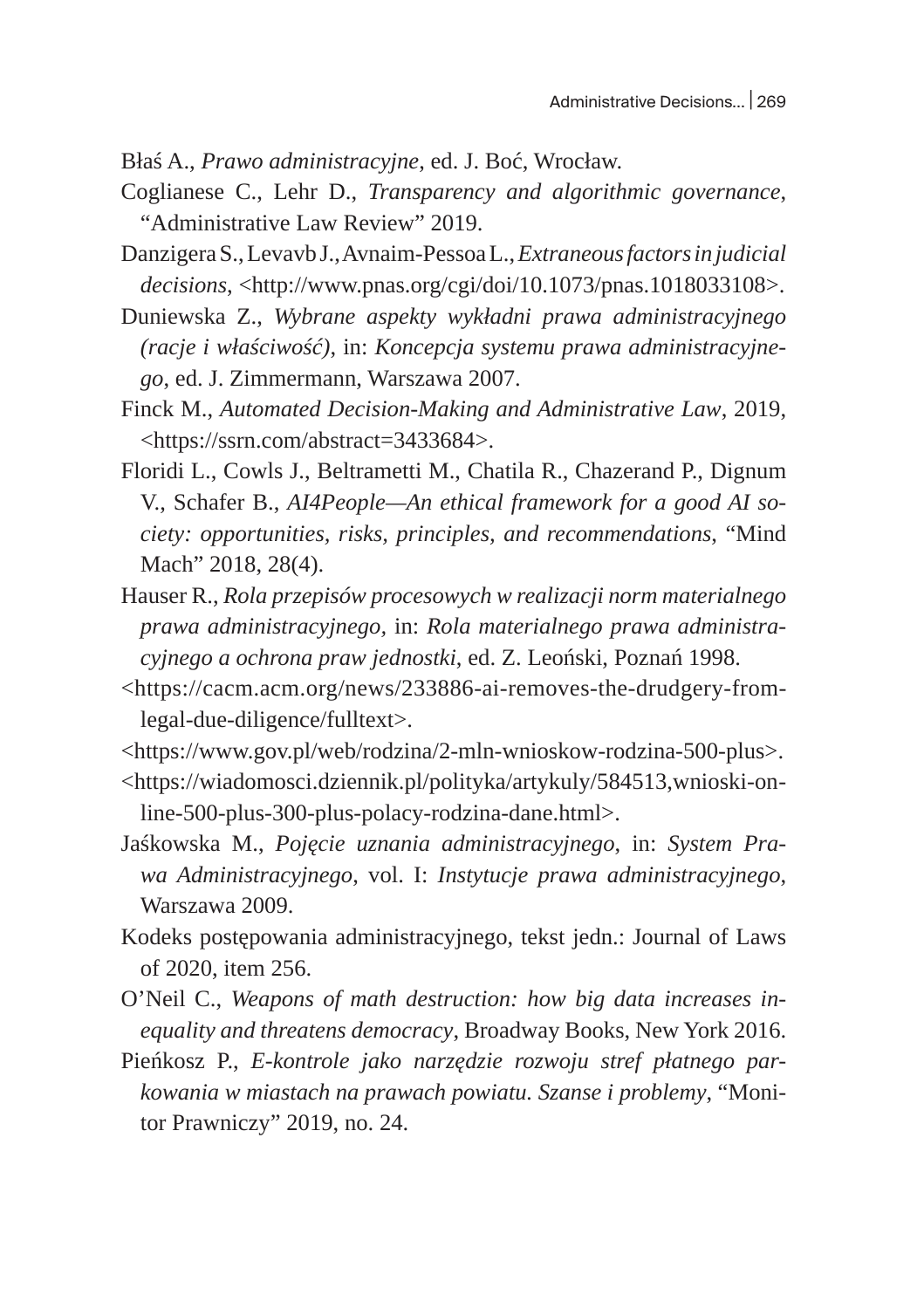Redelbach A., *Sądy a ochrona praw człowieka*, Toruń 1999.

- *Rusza e-kontrola w Warszawie. Coraz łatwiej o mandat za parkowanie*, <https://spidersweb.pl/autoblog/strefa-platnego-parkowaniawarszawa-e-kontrola/>.
- Sibiga G., *Stosowanie technik informatycznych w postępowaniu administracyjnym ogólnym*, Warszawa 2019.
- Sibiga G., Wiewiórowski W., *Automatyzacja rozstrzygnięć i innych czynności w sprawach indywidualnych załatwianych przez organ administracji publicznej*, in: *Informatyzacja postępowania sądowego i administracji publicznej*, ed. J. Gołaczyński, Warszawa 2010.
- Ustawa o podatkach i opłatach lokalnych, Journal of Laws of 1991, no. 9, item 31, which is Journal of Laws of 2019, item 1170.
- Ustawa o pomocy państwa w wychowywaniu dzieci z dnia 11 lutego 2016, Journal of Laws of 2019, item 2407.
- Ustawa z 29 sierpnia 1997 Ordynacja podatkowa, Journal of Laws of 2019, item 900.
- Wyrok Trybunału Konstytucyjnego z 25.9.2014 r., SK 4/12, OTK-A 2014, Nr 8, poz. 95.
- Zarsky T., *The trouble with algorithmic decisions: an analytic road map to examine efficiency and fairness in automated and opaque decision making*, "Science, Technology & Human Values" 2016, no. 41(1), SAGE Publications Sage CA: Los Angeles, CA.
- Zimmerman J., *Prawo administracyjne*, Warszawa 2008.
- Zimmermann J., *Glosa do wyroku SN z dnia 23 lipca 1992 r., sygn. akt III ARN 40/92*, "Państwo i Prawo" 1993, no. 8.
- Zimmermann J., *Polska jurysdykcja administracyjna*, Warszawa 1996.